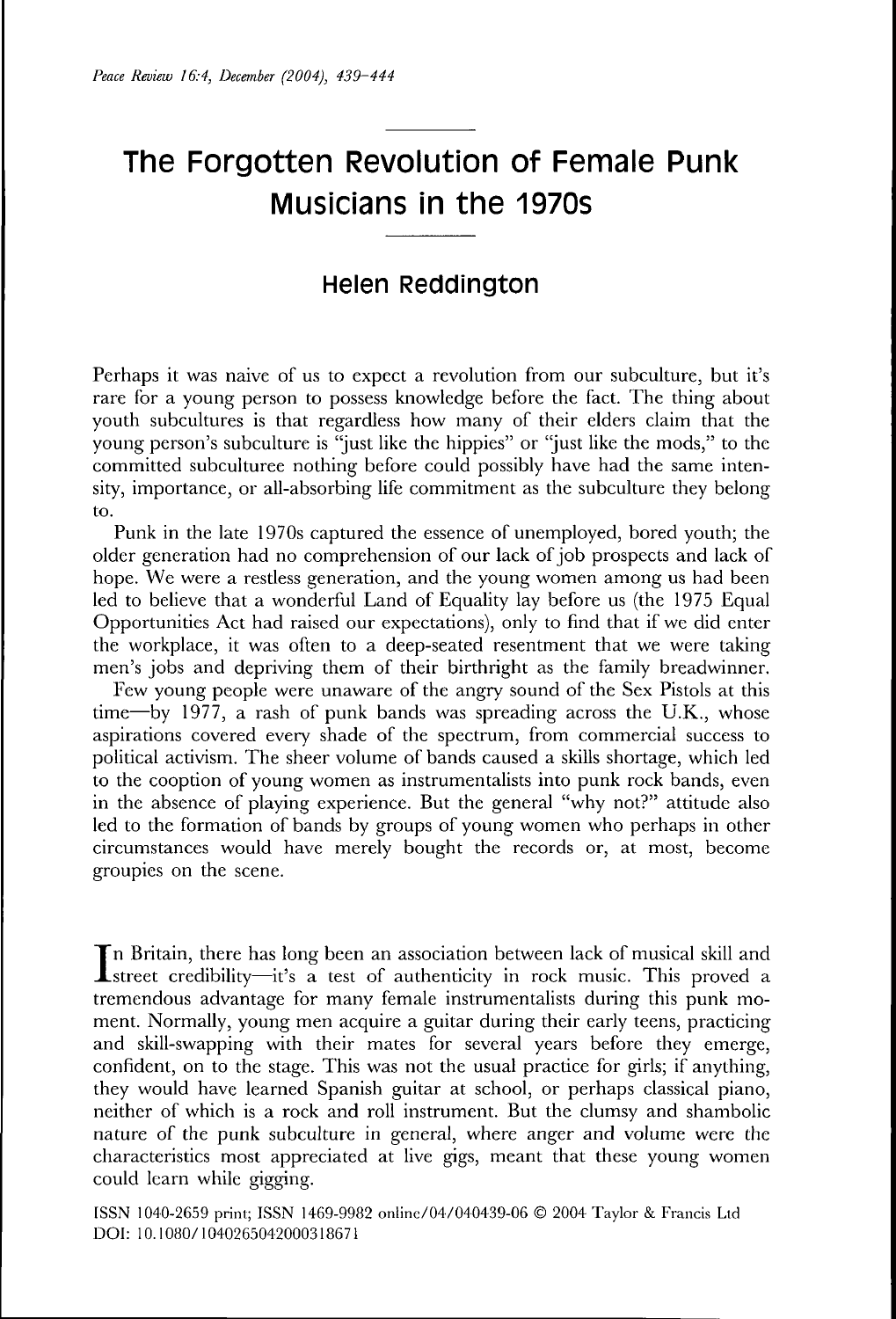There was no problem with saving money to buy instruments either, for not only were cheap or second-hand guitars used by nearly everybody (and some deliberately spoiled their instruments in an inversion of the aspirational attitudes of the prog-rock musicians who had preceded this musical movement), but there was also a culture of sharing: one bass guitar would appear on stage with several different bands. Indeed, at one gig I went to, the same drummer played for three different bands.

Because of the quantity of bands, it was also unnecessary to have written a full set of songs; a novice group could climb up on to the stage and play three songs, before making way for another group with a similarly short set. As for access, in many venues a group could turn up at sound-check time and ask to play, and it was regarded as "not punk" to refuse.

Some women bands found that women's centers provided the best forum for their music: an audience crying out for music that they could dance to, whose lyrics dealt with women's issues, rather than objectifying women, as male rock music did. Others thrived in the more aggressive environment of punk gigs, which were often played as benefits for political causes, in particular in the late 1970s, Rock Against Racism (this was set up after inflammatory racist comments and gestures were made by established rock artists Eric Clapton and David Bowie). In this mixed environment, it was easy to believe that a minor revolution had happened—it was rare for an evening's bill not to include a band with at least one prominent woman, often an instrumentalist, in the line-up.

Previously, politically aware women musicians followed a stereotype of singer-<br>songwriter protest artists, whose lyrics were often barbed but whose music songwriter protest artists, whose lyrics were often barbed but whose music was unchallenging. Their message was delivered alongside competent, but aesthetically pleasing, music. In contrast, the women's punk bands were sonieally raucous. Perhaps the most well-known example of a female punk band was The Slits, a group of tousle-haired, feisty women who sang songs about subjects such as shoplifting over a loping, reggae-influenced beat. Their vocal timbres resembled those of aggressive children taunting each other in the playground, but their message was strong, emphasizing independence and defiance.

There were no style rules, however, either visually or musically, for women punks. Some, like Siouxsie of Siouxsie and the Banshees, adopted the threatening sexual style that is now most assoeiated with what have been disparagingly labeled "punkettes": fishnet stockings, spiky dyed blaek hair, dramatic eye make-up, and a harsh, almost barking, vocal style. Others took the role of strong, silent presence, like Gaye Advert, bass player with The Adverts, who endured a constant media debate about whetlier she had any musical skill, coupled with salacious coverage about her sexual allure. Yet more chose to eschew any sort of "uniform;" as John Peel, the BBC Radio 1 DJ (who supported punk musicians, and in particular the bands with a female presence, right from the start), allegedly said, "Punk opened the door for plain women in dungarees to get up on stage and play."

It was easy to believe that rock music was now open to anyone as a conduit to self-expression, whereas before it had belonged exclusively to angry young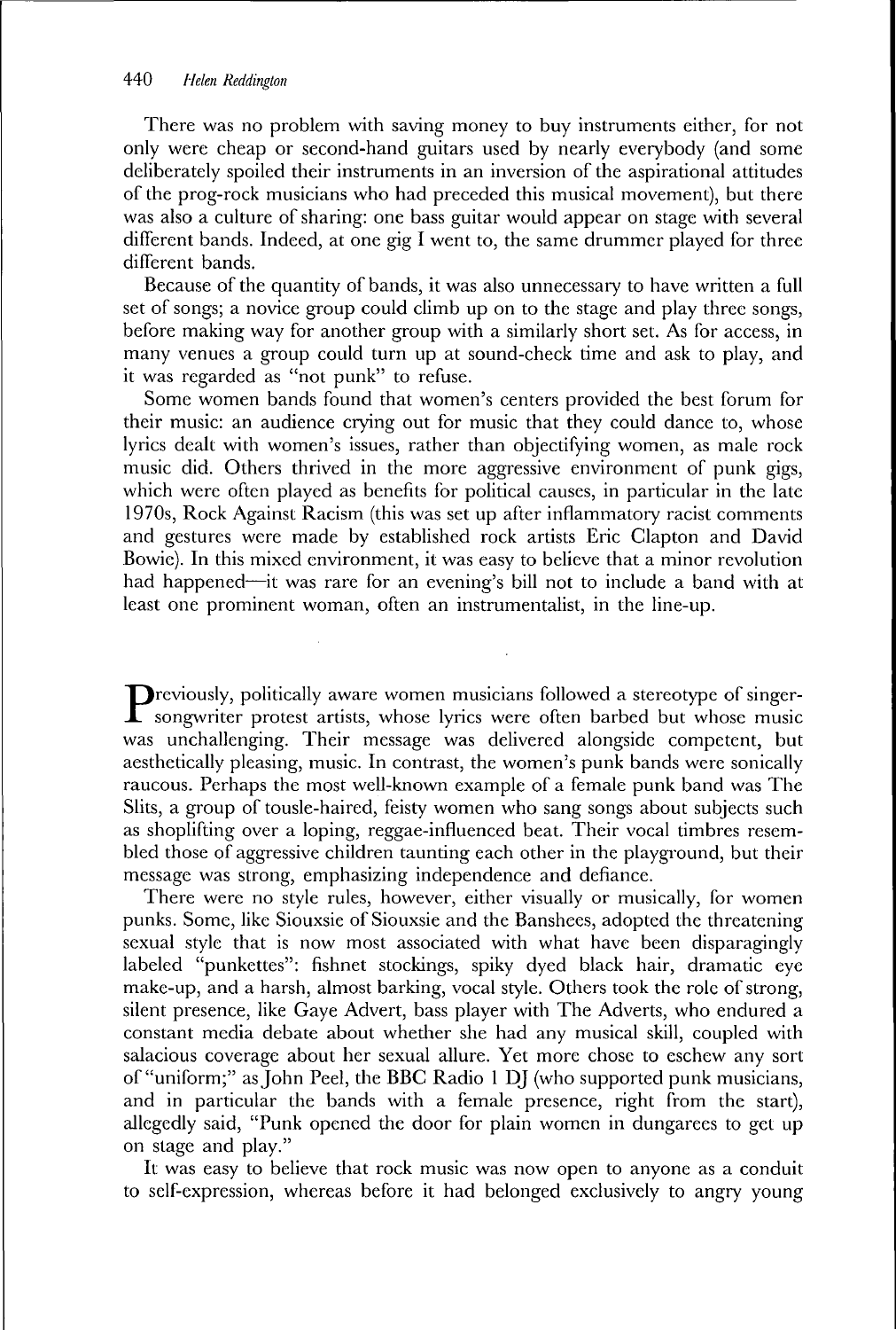men. Girls-with-guitars were visible all over the British rock press, and music papers in the late 1970s and early 1980s published a constant debate about what was perceived as a revolution in music. The musical output of the punk subculture seemed as though it was going to spearhead a dramatic change in the voice of young people, which looked set to represent for the first time female anger and energy as well as those of young men.

It is diffieult to recapture the pioneering spirit that we felt; pessimism was replaeed with a feeling of direet involvement in progress. Some women hated "feminism," and some needed the support of its rhetoric (which was often clumsy, as feminist publications tried to coopt female musicians without understanding the difficulties of negotiating some of the entrenched attitudes found in more established organizations and venues). Rather than metaphorically reading over a man's shoulder as we absorbed the rock press, we could read about women and girls like ourselves, humorously and engagingly picking their way through uncharted territory.

But we had reckoned without the onslaught and subsequent entrenchment of Thatcherism. The shock of the British establishment at its election and Thatcherism. The shock of the British establishment at its election and acceptance of a female prime minister in 1979 had repercussions that affected sections of society that had thought themselves immune to mainstream political influence. Unemployment had reached an intolerable level and many sections of British society blamed this on the trade unions. Inflation was rife and quite terrifying for those at the lower end of the income scale. The Labour Party was regarded as a spent force, powerless in the face of strong unions and a weak pound. The time of the "British working class" was over: heavy industry was in decline, and with it the power of those who propelled it.

Small businesses were perceived as being a way out of the economic depression in the UK. As a "supporter of the small businessman", Thatcher was seen as the savior of the British economy by a substantial sector of the British electorate. She cleverly subverted punk's do-it-yourself ethos into Enterprise Culture, and her manner struck a chilling chord in the class-ridden layers of British society. Some men subconsciously found in her a sort of long-lost nanny, alternately fantasized about and feared; others (partieularly working-class males) found themselves completely unprepared for political battle against a woman. She was not the (upper-class) Queen, and she bore no resemblance to their mother, sister or aunts. Perhaps she was closest in style and appearance to a schoolteacher, long since left behind and forgotten as a hated authority figure.

Within the punk subculture, there were divided opinions. Some, such as Poly Styrene, lead singer with the relatively successful band X-Ray Spex, admired her as an embodiment of female power, the "ultimate punk." Others detested her and her apparent grasp of the nation's psyche. Much of the punk subculture moved deeper underground; the commereially exploitable, willing and able as always, went on to embrace the label "post-punk." The ugly, the political, and the progressive aspects of punk were driven further underground as the commercially viable characteristics were exploited for profit. "Selling out" has always been part of rock mythology; this was a double betrayal, given the political core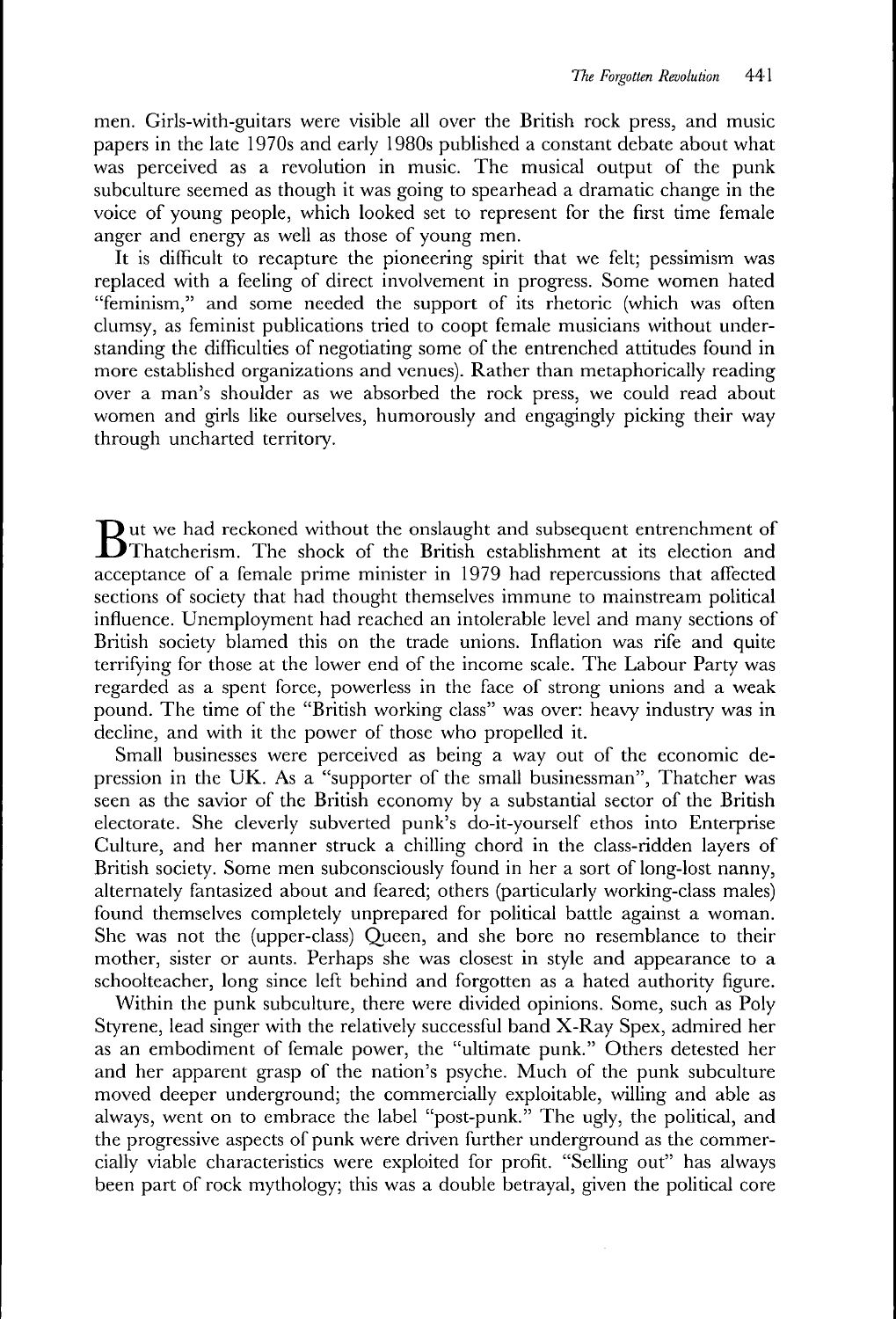within much punk music and within its subculture. And, included in the ugly, political, and progressive aspects of punk that fell by the wayside (in other words, that were ignored by the larger record labels and the broadcast media) were bands that featured prominent female musicians.

In an odd sort of way, Thatcher emasculated the "masculated" (or, rather, the newly empowered) as well as the masculine members of British society. There was, it seemed, room for only one honorary man in British society: Thatcher, the embodiment of Britannia, the woman to end all women. Thatcher was unique; all other women had a useful job to do—shopping, organizing their homes, and supporting their husbands—but it definitely did not include changing society, making subversive music, and creating unrest in a subculture that increasingly came to be regarded as including only "the unemployable."

Gradually, the feisty women players seemed to fade away from the music scene. As far as visibility for female instrumentalists was concerned, part of the problem became the fact that the gatekeepers—those who controlled access to radio and television and to recording contracts—were invariably male. The reassertion of the status quo in rock music was seen as a failure in women, not a failure in men. Women band-members have talked of burnout caused by a constant defensive stance: even when opportunities arose they felt unwilling or unable to take them. The music industry isn't known for its second chances. Particularly in the UK, women have to be young, willing, and attractive, and the tiny window of opportunity for these newly empowered female musicians closed all too quickly. As their stereotype-busting presence faded, so did the optimism felt by other young women within the punk subculture. Musicians are seen as figureheads and spokespeople for their generation; pop music by the early 1980s had largely returned to a showbiz format, at best decorated with postmodern irony, at worst tired and predictable.

In the context of British society as a whole, a marked change in gender delineations was occurring, and this apparently rang the death knell for any delineations was occurring, and this apparently rang the death knell for any sort of progress for young women in general, let alone those in the musical arena. This change eame about with the onset of the Falklands War, which brought about an intriguing realignment of gender assignment in Britain. Suddenly, the emasculated British working-class man was given renewed credibility as the "Tommy" of yore: brave, obedient, testosterone-fuelled, fighting the alien "Argies" without question and raising the profile of Great Britain (and our proto-Britannia, Margaret Thatcher) internationally. All that confusion—class confusion, gender confusion, assertion of racial identity, silly old "progress"—had been a short aberration, and the status quo had been reasserted at last.

These cultural and political changes were reflected in a bizarre way in the British music industry. If one looks through the music papers of the early 1980s, one can detect a resurgent interest in androgyny: Steve Strange, Boy George, Marilyn, and Soft Cell. Suddenly, it seemed the powers-that-be in the music industry would do anything rather than give credibility to a real, empowered woman. Image had become all important, and men who dressed as women could easily replace all those horrid women who, like The Slits, threatened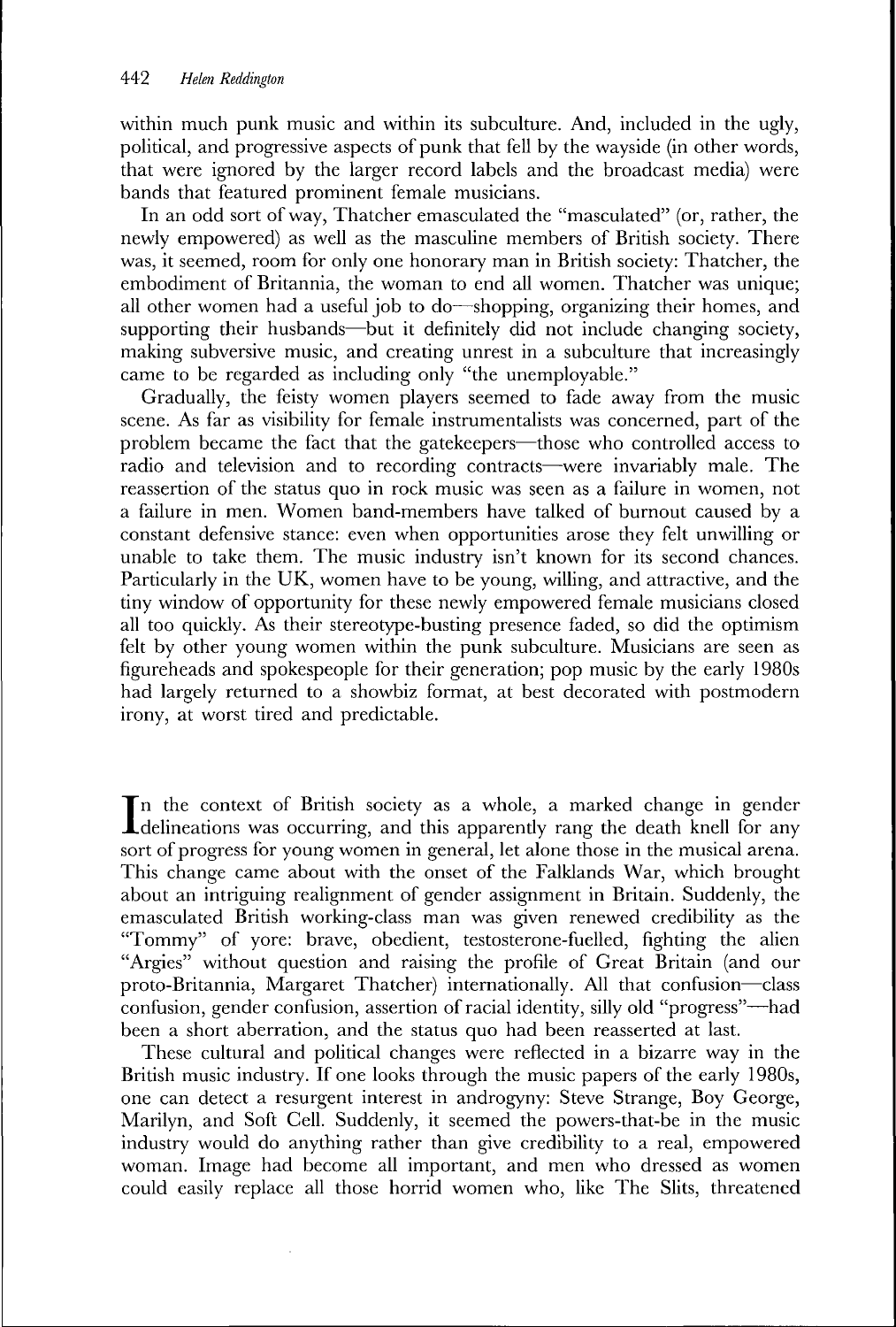to disrupt the calm of suburban society with their bad inner-city manners and stridency. Cross-dressers appeal to the core of British sensibility, for they are part of a long tradition stretching from the pantomime dame through the *Carry On* films to David Bowie's "apolitical" gender-bending of the mid-1970s. British people can understand men who dress as women; they just cannot stand the idea that their own women might be as capable as men of being the artist, rather than the muse, and, as the artist, might have something personal to say about their position in British society.

So there was a sudden termination of interest in this new phenomenon—the punk subculture—that had introduced a generation of female performers who played guitars, keyboards, bass, and drums, controlling technology in a way that previously only young men had done. The circulation of weekly rock newspapers such as the *New Musical Express* and *Sounds* was overtaken by publications such as *Smash Hits,* which printed song lyrics and mild gossip, unchallenging and ameliorative. The latter pandered to the new capitalist ethos, offering a comforting emphasis on pleasure as opposed to the rather austere and Presbyterian sense of responsibility that had increasingly become a millstone around the neck of the longer-lasting punk bands.

Fashion-obsessed Britain developed a new passion for synth-pop and New Romantic dress codes; sartorial style became an indicator for individuality. Punk music now belonged solely to the underclass, expressing its aspirations for political change. Any feminist content or infiuence had effectively been whitewashed, as theorists of postmodernity leapt on to anything that allowed them to look the other way in order to avoid any sort of engagement with feminism, now the last great taboo.

By the mid-1980s, Thatcher had declared she was going to "go on and on and  $\mathbf{b}$  an." At the time, she indeed seemed permanent, and her legacy certainly still on." At the time, she indeed seemed permanent, and her legacy certainly still has a depressingly interminable ring to it. But it is interesting to observe the equally strong legacy of the punk subculture, which in spite of indications to the contrary appears not to have died. Perhaps inevitably—given the entrenched nature of misogyny—the least of punk's inheritance is in the changes it brought about for women. Refreshing changes in the gender format of rock bands proved to be transient and soon forgotten; even when revived by the Riot Grrrl movement, which came and went in the 1990s (and which idolized non-stereotypical bands like The Raincoats), interest in the female protagonists of the British punk subculture was centered on media representations of the aforementioned spiky-haired, fishnet-clad dominatrix, and not on the empowerment that the subculture had bestowed on a generation of misfit women. But other aspects of punk, like the do-it-yourself record production, lived on in the dance music of the 1990s. And many of the debates about racial integration in Britain have been facilitated by the visible support of the punk movement for anti-racist policies.

As for women in today's music industry, while we have many more opportunities than we would have had in the mid-1970s, they must still be fought for, and, more importantly, defended, on a day-to-day basis. In music—perhaps to some the least important of arenas, but to myself, a musician, the one with which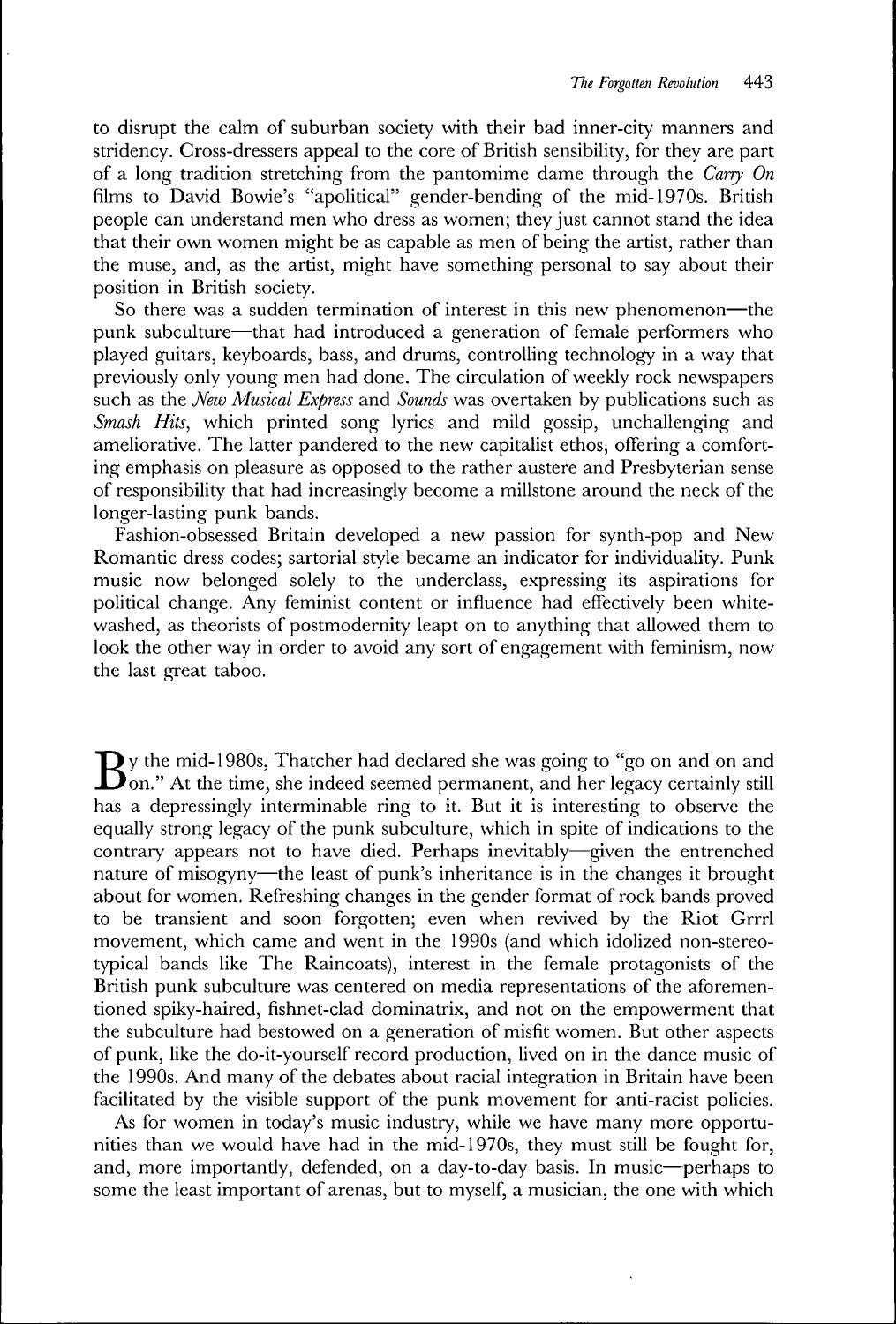I am most familiar—the cut-off for a female musician approaching the industry is still the age of 23. Only two weeks ago, I went to a local music shop to buy some strings for my electric guitar only to be asked, "What sort does *he* want?" On the other hand, many youth music organizations acknowledge the gender apartheid in musie, and are beginning to address it. In British pop, we now have PJ. Harvey, Carina Round, Ms Dynamite, and many others; there are more visible role models for aspiring women musicians than ever before, but all still defending their precarious positions against a largely misogynist press in the U.K. In the 1970s, we had a subcultural context in which to defend and develop our interests, but few skills with which to compete. It appears now that the tables have turned—the skills are there, but the support is not.

## **RECOMMENDED READINGS**

- Clawson, Mary Ann. 1999. "When Women Play the Bass: Instrument Specialization and Gender Interpretation in Alternative Rock Music." *Gender and Society* 13(2): 193-210.
- Leblanc, Lauraine. 2001. *Pretty in Punk: Girts' Gender Resistance in a Boys' Subculture.* New Brunswick, NI: Rutgers University Press.

McRobbie, Angela. 2000. *Feminism and Touth Gulture.* London: Macmillan.

- Marcus, Greil. 1993. *Ranters and Growd-Pteasers: Punk in Pop Music J977-92.* New York and London: Doubleday.
- O'Brien, Lucy. 1989. *She-Bop: The Definitive History of Women in Rock, Pop and Soul.* London: Penguin.
- Warner, Marina. 1996. *Monuments and Maidens: The Allegory ofthe Female Form.* London: Vintage.
- Webster, Wendy. 1992. *Not a Man to Match Her: The Marketing ofa Prime Minister.* London: Women's Press.

Helen Reddington is Senior Lecturer in Commercial Music at the University of Westminster, London, and has made a professional journey from bass player with the worst punk band in Brighton, to completion of a doctorate based on research into women musicians of the late 1970s and early 1980s in the U.K. punk scene. *Gorrespondence:* 50 Bedford Avenue, Barnet, Hertfordshire EN5 2ER, U.K. Email: reddinh@wmin.ac.uk